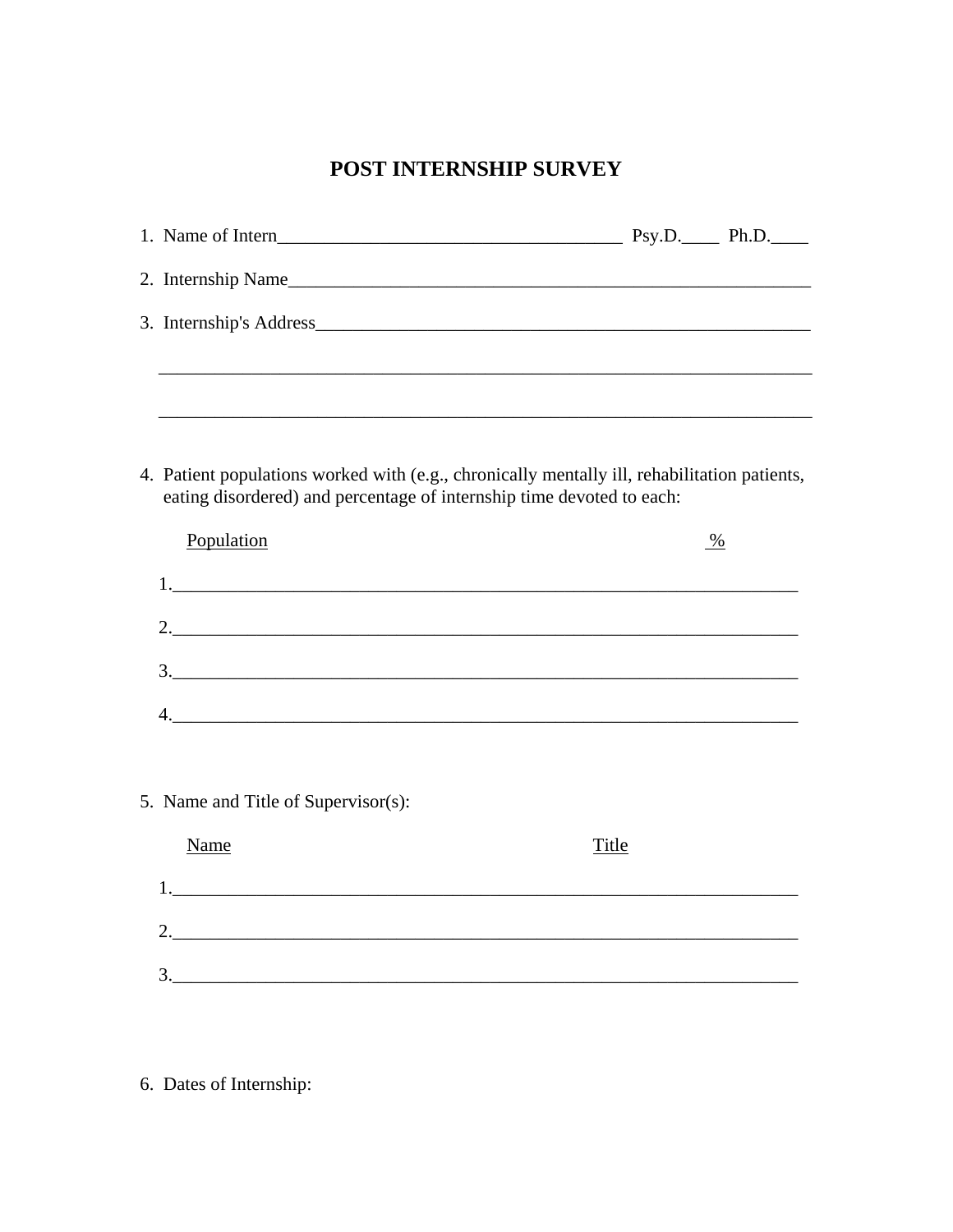|                                                |                      |                                                                     | Ending Date                         |             |
|------------------------------------------------|----------------------|---------------------------------------------------------------------|-------------------------------------|-------------|
|                                                |                      | Total Number of Hours Worked ____________                           |                                     |             |
| 7. Internship Activities (average hours/week): |                      |                                                                     |                                     |             |
| a) Patient Contact:                            |                      |                                                                     |                                     |             |
|                                                |                      | 1. Testing:_____________hrs/week                                    |                                     |             |
|                                                |                      | 2. Therapy:______________hrs/week                                   |                                     |             |
|                                                |                      |                                                                     | 3. Consultation/Education: hrs/week |             |
|                                                |                      |                                                                     |                                     |             |
|                                                |                      | b) Supervision: hrs/week                                            |                                     |             |
|                                                |                      | c) Case conferences/staffings_____________hrs/week                  |                                     |             |
|                                                | d) Research hrs/week |                                                                     |                                     |             |
|                                                |                      | e) Supervision of others: hrs/week                                  |                                     |             |
|                                                |                      |                                                                     |                                     |             |
| 8. Evaluations                                 |                      |                                                                     |                                     |             |
|                                                |                      | a) Overall rating of internship a learning experience (circle one): |                                     |             |
| $1$ -poor                                      | 2-fair               | $3$ -good                                                           | 4-very good                         | 5-excellent |
|                                                |                      | b) Rating of overall quality of supervision (circle one):           |                                     |             |
| $1$ -poor                                      | 2-fair               | $3$ -good                                                           | 4-very good                         | 5-excellent |
|                                                |                      |                                                                     |                                     |             |

9. Comment on the positive aspects of this internship: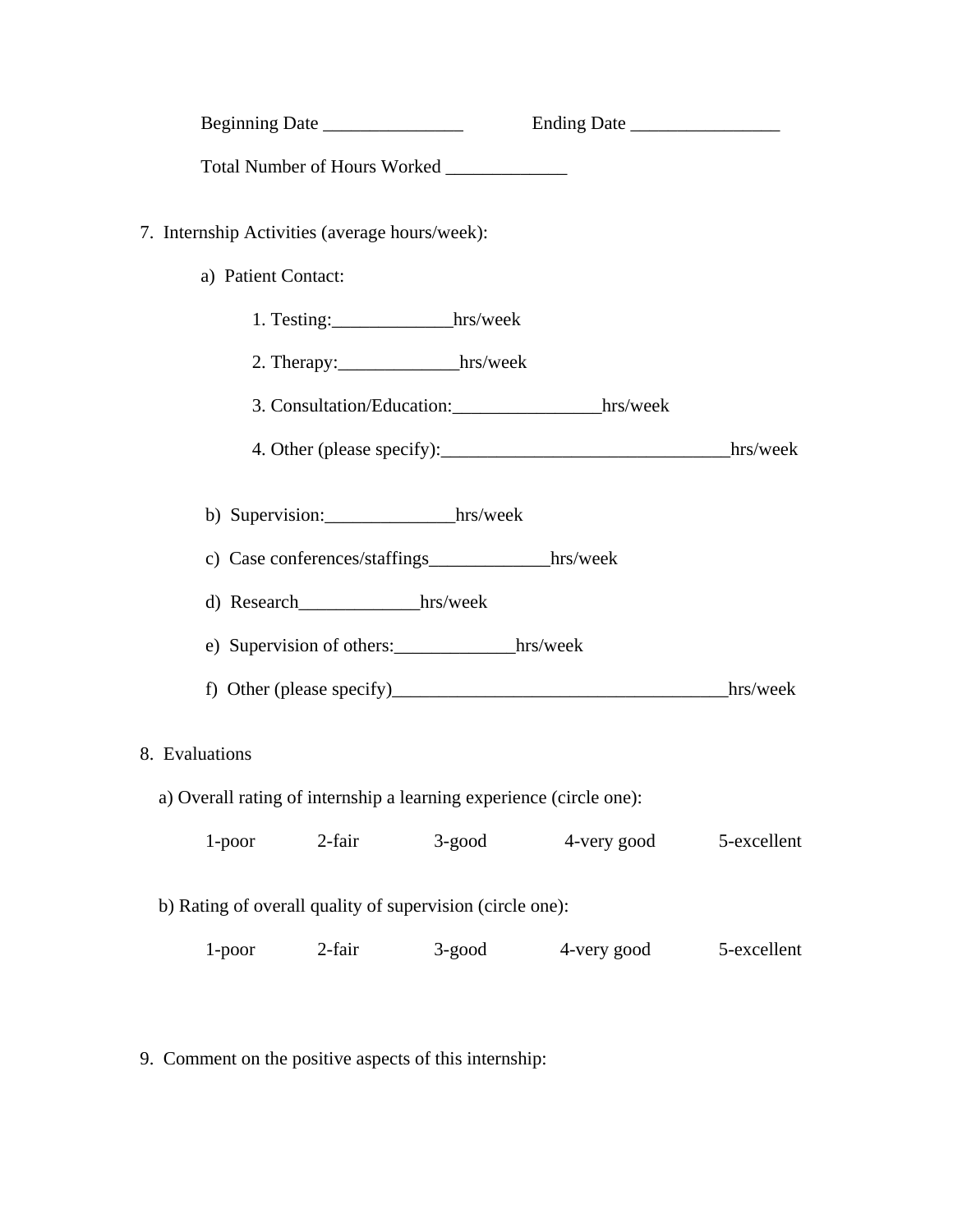10. Comment on the negative aspects of this internship:

11. Did you feel adequately prepared for this placement? Yes  $No$ If NO, what specific prior training would have been useful?

- 12. Would you recommend this internship to future Nova Southeastern University interns? Yes\_\_\_\_\_\_\_ No\_\_\_\_\_\_\_
- 13. If YES, what suggestions do you have regarding the application process and/or functioning as an intern?

- 14. Have you completed all other requirements for your degree (e.g., dissertation or directed study)?  $Yes$  No \_\_\_\_\_
	- If NO, what program requirements remain:
- 15. My plans are to: (check all that apply)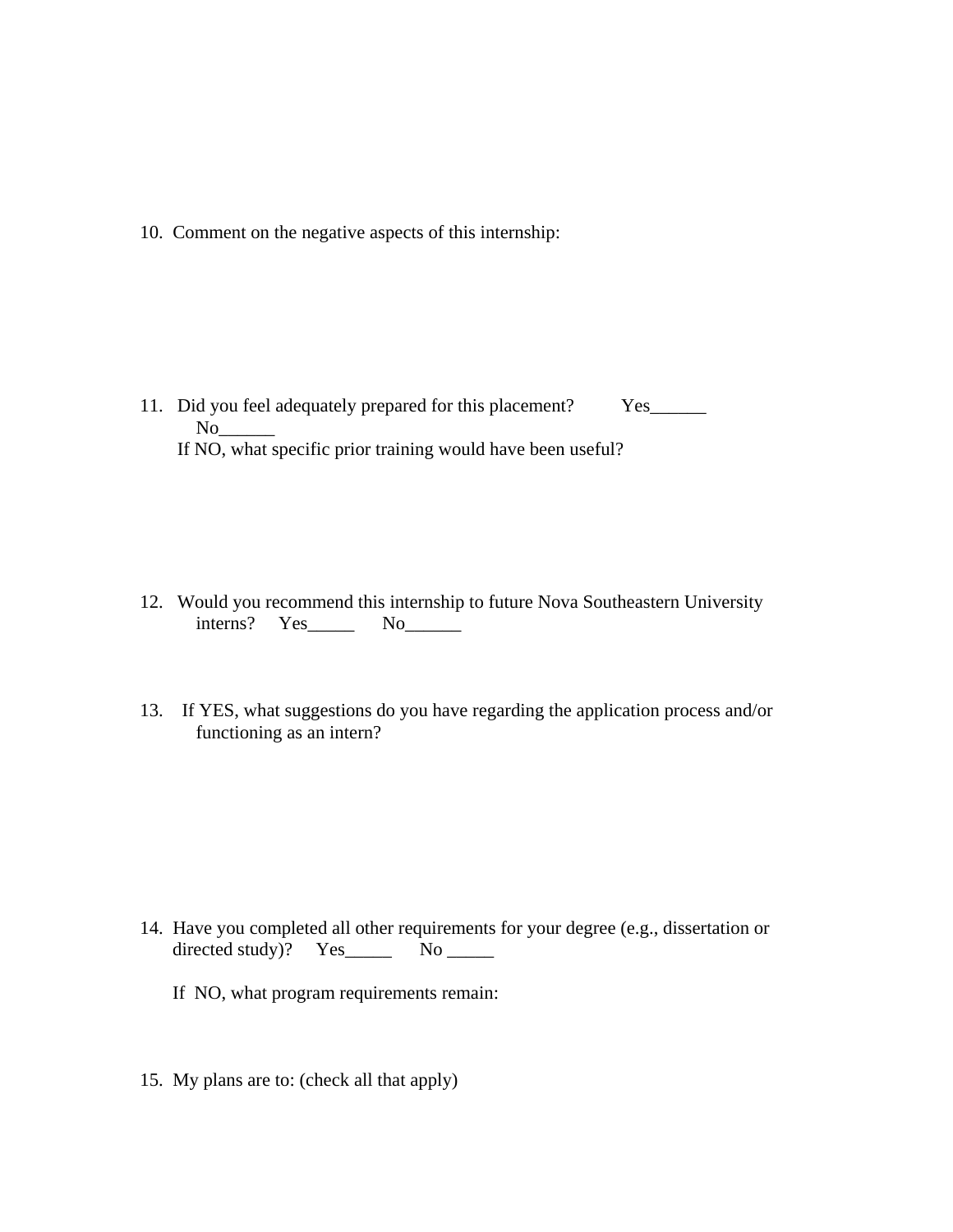| complete my program requirements<br>return to the south Florida area<br>remain in the area of my internship                                                           |
|-----------------------------------------------------------------------------------------------------------------------------------------------------------------------|
| 16. My address upon completion of internship will be:                                                                                                                 |
| ,我们也不能在这里的时候,我们也不能在这里的时候,我们也不能在这里的时候,我们也不能会在这里的时候,我们也不能会在这里的时候,我们也不能会在这里的时候,我们也不<br>,我们也不能在这里的人,我们也不能在这里的人,我们也不能在这里的人,我们也不能在这里的人,我们也不能在这里的人,我们也不能在这里的人,我们也不能在这里的人,我们也 |
|                                                                                                                                                                       |
| 17. Where are you planning to be employed after internship? (Please specify if Post-<br>doc)                                                                          |
|                                                                                                                                                                       |
|                                                                                                                                                                       |
|                                                                                                                                                                       |
| Part-time                                                                                                                                                             |
| 18. Please specify what percentage of your time will be devoted to each of the following<br>activities:                                                               |
| Clinical:                                                                                                                                                             |
|                                                                                                                                                                       |

19. Using the following scale, please rate both your doctoral training at Nova and your internship training regarding your preparation for each of the following activities: